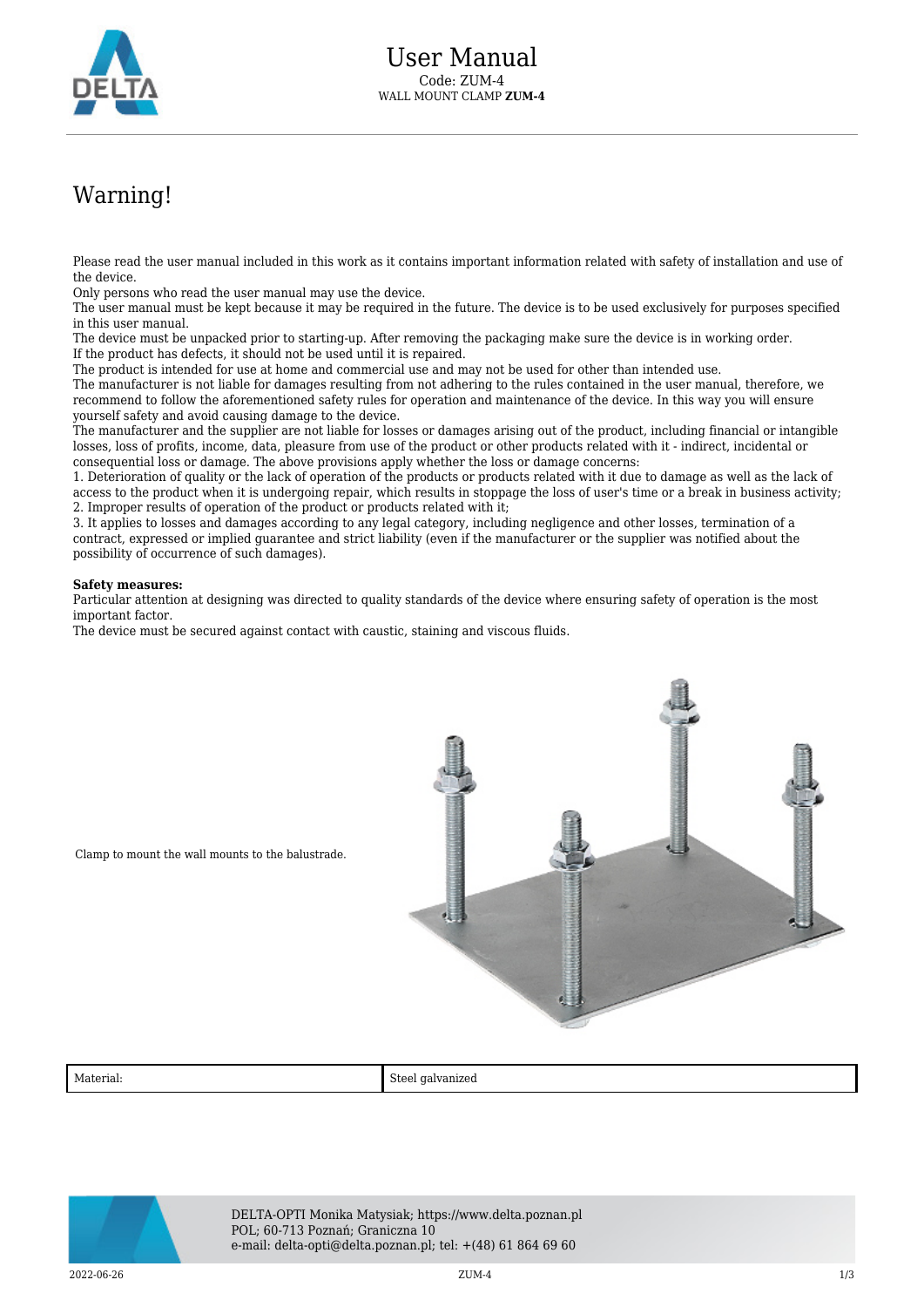

## User Manual Code: ZUM-4 WALL MOUNT CLAMP **ZUM-4**

| Application:   | • UML-38L30,<br>• UML-38L40,<br>$\cdot$ UML-38L50                 |
|----------------|-------------------------------------------------------------------|
| Main features: | • The whole galvanized<br>• 4 mounting screws included M8 x 80 mm |
| Weight:        | $0.428$ kg                                                        |
| Dimensions:    | 140 x 111 x 2 mm                                                  |
| Guarantee:     | 2 years                                                           |

## Dimensions: